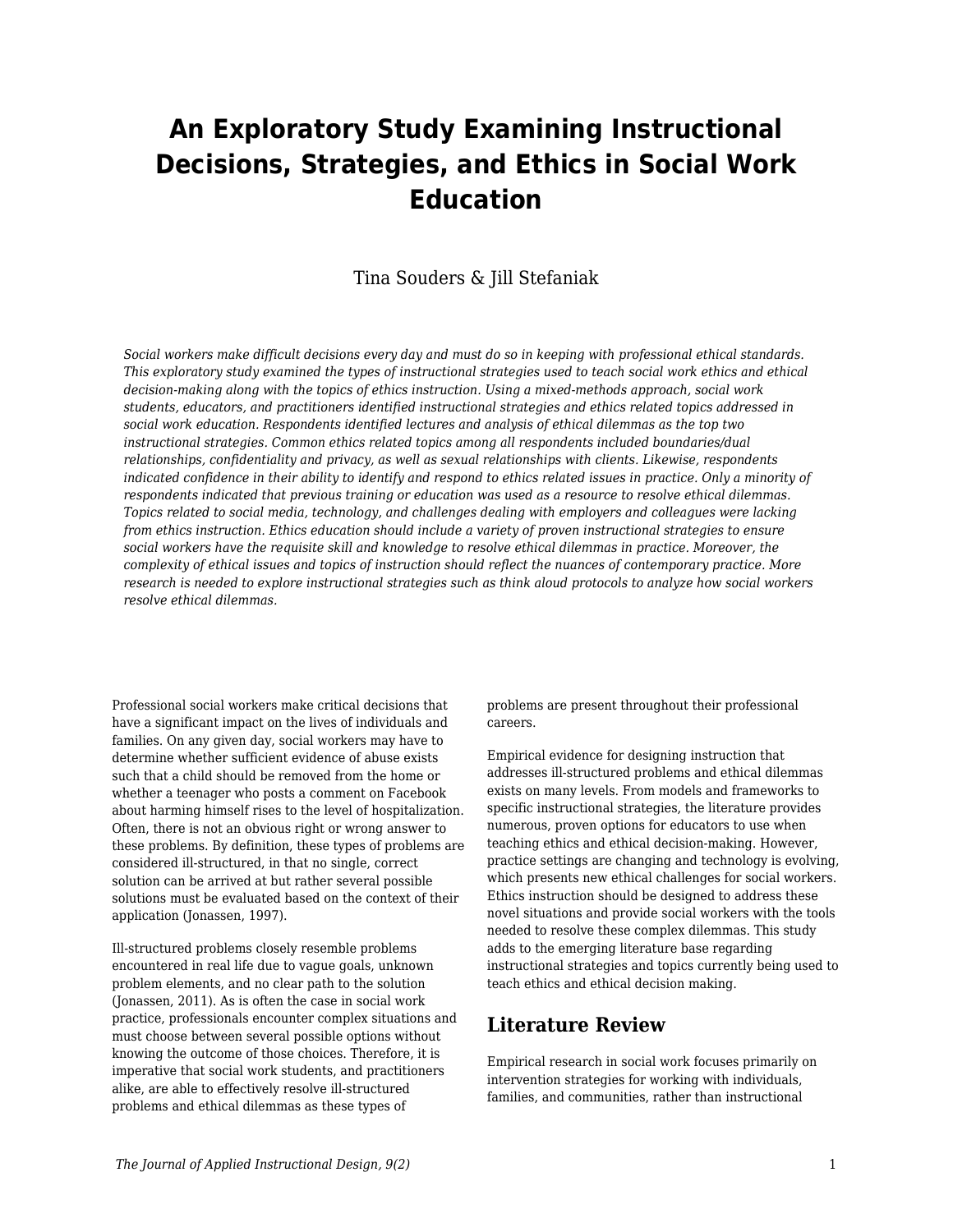strategies. Moreover, social work scholars have only recently begun conducting research related to ethics and ethical decision-making. Thus, the convergence of research related to ethical decision-making and instructional strategies in the social work literature is growing, but limited. This exploratory study was conducted to identify the types of instructional strategies currently being used to teach social work ethics and ethical decision-making, along with the specific topics of instruction in social work ethics education.

## **Instructional Strategies Used to Teach Ethical Decision Making**

Vignettes or case studies are the most common activities used to reinforce ethical thinking and behavior. Ringel and Mishna (2007) used vignettes focused on giving and receiving gifts, relationships with clients during treatment, and contact with clients after terminating services to review ethical guidelines in a classroom environment. Fossen et al. (2014) used case examples from various settings such as a domestic violence shelter, child protective services investigation, and a community mental health center to illustrate the steps in the ethical decision-making process. Continuing education providers in medical social work used case studies to illustrate ethical concepts, such as patient autonomy and capacity, and to stimulate discussion among training participants (McCormick et al., 2014). Dodd and Jansson (2004) used case examples from a hospital setting as a teaching tool to highlight the need for ensuring that patient and client needs are represented in ethical deliberations.

While case vignettes are often used when teaching social work ethics, very few experimental studies in social work have explored the effectiveness of this approach. One such study used case vignettes to evaluate child protection social workers' decision-making process (Stokes & Schmidt, 2012). The researchers concluded that while risk assessment tools can inform decisionmaking, social workers also relied on relationships and experience during the decision-making process (Stokes & Schmidt, 2012).

By far, the primary emphasis in the social work literature related to teaching social work ethics or ethical decisionmaking focuses on conceptual or theoretical models along with examples of ethical situations. Some authors have proposed ethical decision-making models with catchy acronyms such as ETHIC which stands for Examine, Think, Hypothesize, Identify, and Consult (Congress, 2000) and ETHICS-A which adds Select/ Support and Advocate to the ETHIC model (Fossen et al., 2014) as a way to reinforce core ethical decision-making concepts and scaffold learning activities. Still others have proposed conceptual frameworks for teaching ethical behavior and decision-making such as the Top 5 Ethical Lessons

approach (Castro-Atwater & Hohnbaum, 2015), the application of a common morality focusing on what one should not do (Bryan, 2006), and an ethical genogram that explores family of origin issues that impact ethical decision-making (Peluso, 2003).

A variety of instructional approaches can be found in the literature regarding the design and sequencing of ethics education. For example, Fossen et al. (2014) taught ethical decision-making to undergraduate social work students by infusing readings, short lectures, small group case studies, and discussions throughout the curriculum. Conversely, Edwards and Addae (2015) developed a stand-alone, web-based elective course on rural social work practice for undergraduate students that included ethical scenarios and the application of ethical standards using an ethical decision-making model. Similarly, Gray and Gibbons (2007) developed a five-week learning unit on ethical decision-making, with an emphasis on values and ethics, rather than frameworks for logical decisionmaking. Boland-Prom and Anderson (2005) approached teaching ethical decision-making by using dual relationship principles to evaluate complex ethical situations and apply the National Association of Social Workers (NASW) Code of Ethics. Osmo and Landau (2001) asserted that teaching students the value of explicit argumentation in ethical decision-making would better prepare students to justify ethical decisions in practice. More recently, Groessl (2015) conceptualized a social work course that used problem based learning, reflective thinking, and the application of the ETHIC model to teach ethics in a master's level social work program.

## **Ethics Topics in Social Work Education and Practice**

Several exploratory studies have been conducted to identify the types of ethical issues encountered in social work practice and how those issues were resolved. Dodd (2007) distributed a survey at a Council on Social Work Education (CSWE) accredited Master of Social Work (MSW) program to examine the ethical issues students experience in their field placements. The results were examined using the NASW Code of Ethics as a frame of reference, categorizing the identified ethical issues by ethical construct (such as beneficence or autonomy) and by context (such as setting or relationship). The study yielded interesting information about the variety of ethical issues students experience in field placements, including confidentiality, reporting incompetence, and client self-determination. The author noted that more research was needed to test ethics teaching strategies so that students are prepared for ethical practice in field placements and throughout their careers.

Gough and Spencer (2014) conducted a similar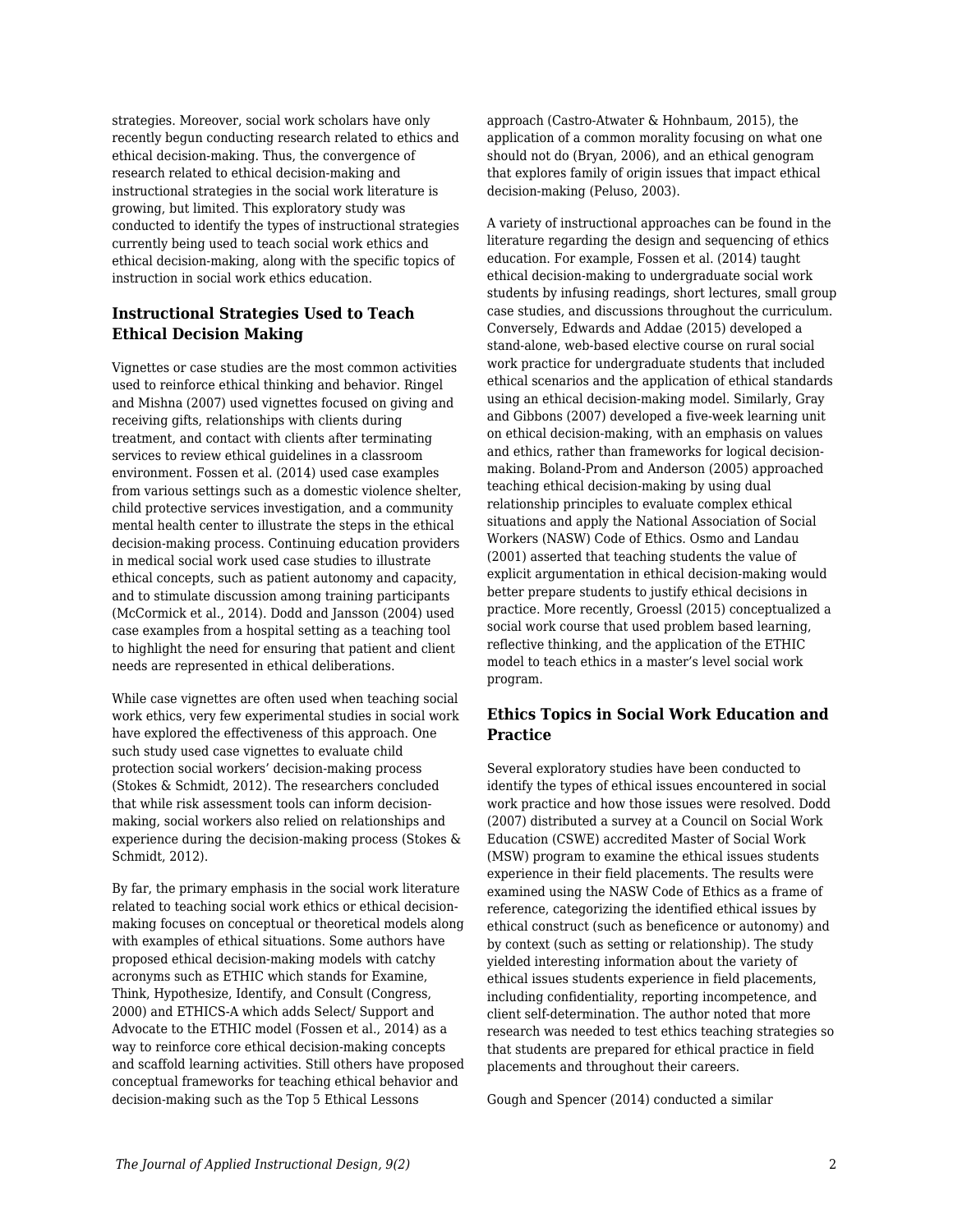exploratory study designed to examine ethical situations experienced by social workers in Canada. The survey also investigated conflicts with personal values, the use of ethical standards to address conflicts, and the decisionmaking processes used to resolve dilemmas. The results of the study provided valuable information regarding how social work practitioners resolved ethical issues in practice. A vast majority of respondents used a nonformal approach, such as a caring attitude, intuition, or consultation, to resolve the ethical issue. The authors suggested that acknowledging personal beliefs and values was critical to resolving ethical issues and there was a need for continuing education to improve the ethical decision-making processes.

Reamer (2012) argued that ethics education should include specific topics such as client rights, confidentiality and privacy, informed consent, service delivery, conflicts of interest, documentation, defamation of character, supervision, referrals, fraud, practitioner impairment, and termination of services. Similarly, Pawlukewicz and Ondrus (2013) explored six common ethical topics including gifts/solicitation, boundaries/dual relationships, safety, client rights/confidentiality, selfawareness, and duty to warn using a survey containing 25 ethical scenarios.

As a profession, social work educators and continuing education professionals are eager to identify the most effective techniques to teach ethics and ethical decisionmaking while attending to relevant issues that social workers confront in practice settings. Ongoing research is needed to ensure social workers are prepared to address current ethical challenges in practice settings. Likewise, more research is needed to explore effective instructional strategies for teaching ethics content and ethical decision-making. Instructional strategies should be consistent with best practices and topics of ethics instruction should be relevant to all types of social work practice in the 21st century.

## **Purpose of the Study**

Given the strong emphasis on ethics education by CSWE during social work professional education and continued education requirements for licensure post-MSW, it is critical that students and practitioners are adequately prepared to address the complex ethical issues presented in professional social work practice. The purpose of this exploratory study was to gain a better understanding of the instructional strategies used to teach social work ethics and the topics of ethics instruction currently being used in social work education and professional development.

The following research questions guided this study:

- 1. What types of instructional strategies are being used to teach social work ethics?
- 2. What types of ethics related topics are being addressed in social work education and professional development?

## **Methods**

## **Research Design**

This exploratory study utilized a mixed-methods approach for investigating the research questions. An online survey solicited quantitative data related to instructional strategies and ethics topics in social work education. Semi-structured interviews, with a small sub-group of respondents, were used to collect qualitative data to explore innovative instructional strategies and unique ethical dilemmas encountered in social work practice settings.

## **Participants**

Participants in this exploratory study were primarily social work students, educators, and practitioners in North Carolina ( $n = 112$ ). Participants included social work students (29.4%), social work educators (19.6%), and social work practitioners (51%). As a group, respondents were predominantly female (87.2%), white (84.4%) and between 36-45 years old (31.8%). Most respondents had a MSW degree (70%) and almost 73% of respondents were working in the social work field (see Table 1).

Table 1

Participant Demographics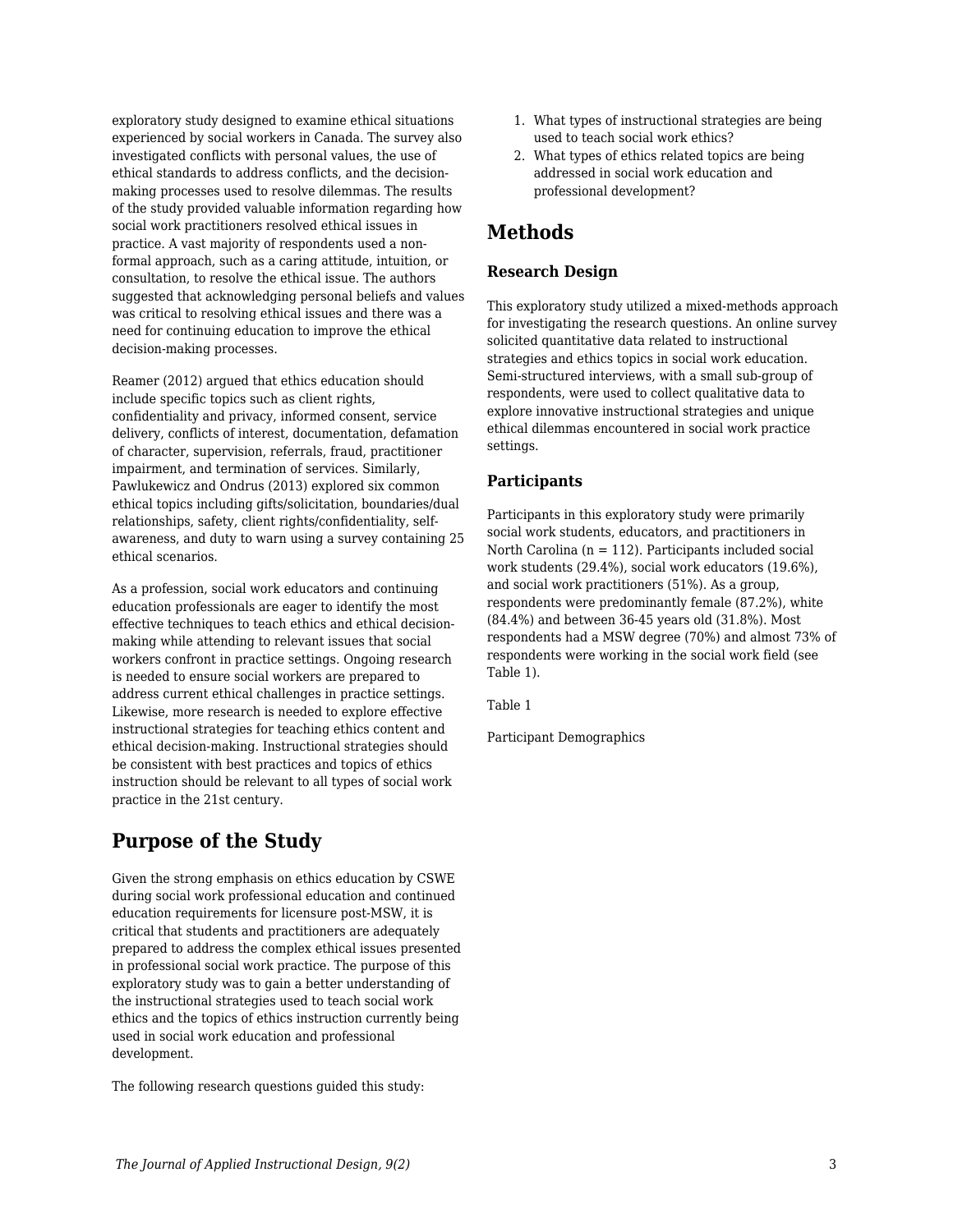| Demographic                                               | n            | %       |
|-----------------------------------------------------------|--------------|---------|
| Gender                                                    |              |         |
| Male                                                      |              | 11 10.0 |
| Female                                                    |              | 96 87.2 |
| Transgender                                               | 1            | 0.9     |
| Cis-Female                                                | 2            | 1.8     |
| Affiliation with social work profession                   |              |         |
| Student                                                   |              | 30 29.4 |
| Educator                                                  |              | 20 19.6 |
| Practitioner                                              |              | 52 51.0 |
| Age range                                                 |              |         |
| 18-25                                                     |              | 12 10.9 |
| 26-35                                                     |              | 16 14.5 |
| 36-45                                                     |              | 35 31.8 |
| 46-55                                                     |              | 24 21.8 |
| 46-65                                                     |              | 19 17.2 |
| Over <sub>65</sub>                                        | 4            | 3.6     |
| Ethnicity                                                 |              |         |
| Black/African American                                    | 9            | 8.2     |
| White/Caucasian (Non-Hispanic)                            |              | 92 84.4 |
| Hispanic/Latino                                           | 4            | 3.7     |
| Asian/Pacific Islander                                    | $\mathbf{1}$ | 0.9     |
| American Indian                                           | 1            | 0.9     |
| Other                                                     | 2            | 1.8     |
| Currently employed in social work field                   |              |         |
| Yes                                                       |              | 74 72.5 |
| No                                                        |              | 28 27.5 |
| Number of years post-graduation social work<br>experience |              |         |
| $0-5$ years                                               |              | 44 42.3 |
| $6-10$ years                                              |              | 10 9.6  |
| $11-15$ years                                             |              | 18 17.3 |
| $16-20$ years                                             | 9            | 5.8     |
| $21-25$ years                                             |              | 6 5.8   |
| Over 25 years                                             |              | 17 16.4 |
| Type of degree                                            |              |         |
| BSW (or currently enrolled in BSW)                        |              | 13 11.8 |
| <b>MSW</b>                                                |              | 77 70.0 |
| <b>DSW</b>                                                | 0            | 0       |
| PhD                                                       | 1            | 0.9     |
| Other                                                     |              | 19 17.2 |

Most respondents had less than 5 years' post-graduation experience (42.3%) and over half graduated from an accredited social work program in North Carolina (57%). A wide range of practice experience was represented including mental health (32%), social work education (22%), hospital (20%), government (8%), child welfare (4%), substance use (3%), aging (3%), hospice (1%),

community organizing (1%), and school social work (1%).

### **Procedures**

No standardized instrument was available to survey social workers about the types of instructional strategies used to teach social work ethics or the topics of ethics instruction, therefore two instruments were created for this exploratory study. The first instrument, a 39-item web-based survey, was developed and administered using Qualtrics software. The second instrument consisted of a seven question, semi-structured interview that was conducted over the phone. A human subjects research review board and the National Association of Social Workers (NASW) approved the survey and interview instruments prior to distribution and data collection. The survey link was distributed electronically to all active members of the North Carolina (NC) Chapter of NASW through the NC Chapter office email titled *EnewSWire* in August, 2016. The survey link was distributed a second time, two weeks later, and was posted on various social media networks of the co-investigator such as Facebook and LinkedIn.

## **Data Collection**

#### **Online Survey Instrument**

The web-based survey instrument contained 39 items designed to assess participant demographics, strategies or methods used to teach social work ethics, topics of ethics instruction, and resources used to resolve ethical dilemmas in practice. Likert-type questions as well as open-ended questions were used to solicit participants' beliefs and experiences with social work ethics education and training.

The online survey consisted of four sections. The first section addressed basic demographic data (e.g. age, gender, and race) along with more specific questions related to participants' involvement in social work. Additional questions included the highest social work degree earned, college/university attended, length of practice experience, primary work setting, and attendance at ethics related training or continuing education in the previous 12 months. The second section focused on the types of strategies or methods used to teach social work ethics, the topics of ethics instruction, goals of ethics education, and resources used to resolve ethical dilemmas in practice. A review of the social work literature was used to generate the list of instructional strategies. The topics of ethics instruction were drawn from the NASW Code of Ethics. The third section contained twenty-one questions, using a five-item Likert scale of (1) strongly agree, (2) agree, (3) neutral, (4) disagree, (5) strongly disagree, to identify agreement with statements related to ethics education and practice,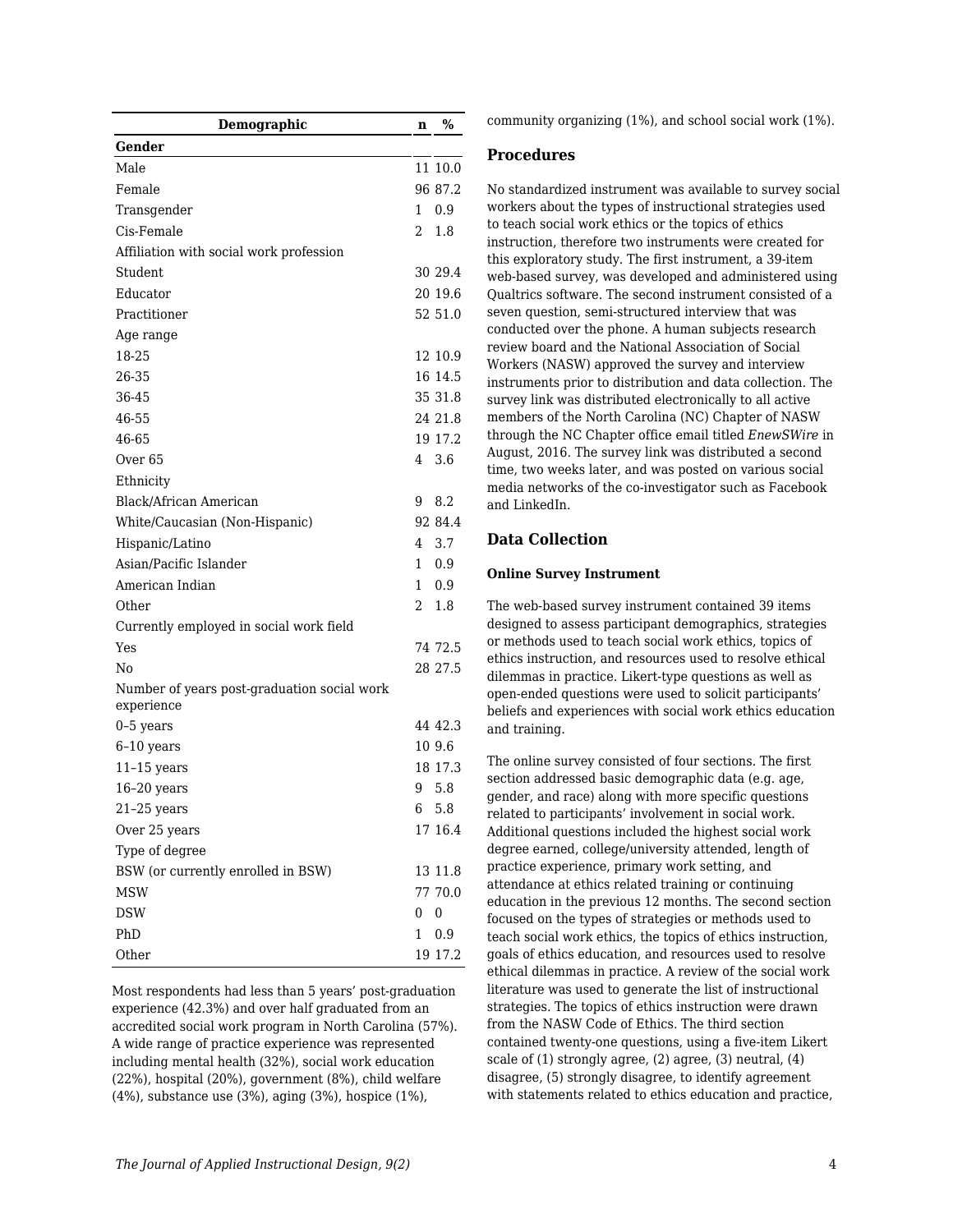teaching approaches, and strategies for solving ethical problems. The Likert scale items were developed to assess viewpoints about current ethics training and education. The fourth section contained open-ended questions related to creative or innovative strategies for teaching ethics and unique ethical dilemmas encountered in practice, as well as an option to indicate willingness to participate in a brief follow-up interview. The online survey instrument was pilot tested with a small group of social work faculty, students, and practitioners. Feedback from the pilot test was used to enhance the survey instructions and ensure ethics concepts were properly construed.

#### **Semi-Structured Interview**

The second instrument was a brief, semi-structured interview, which was conducted by phone. Respondents to the online survey interested in taking part in the interview were contacted by the co-investigator. The interview consisted of seven questions related to creative and innovative approaches to teaching ethics as well as unique ethical dilemmas encountered in professional practice. Respondents described creative or innovative approaches to teaching ethics or ethical decision-making and what aspects of the approach contributed to their ability to resolve ethical dilemmas. Interviewees shared their opinions regarding how closely the ethical dilemmas used in teaching and training represented the types of dilemmas encountered in practice. Finally, participants provided an example of an ethical dilemma encountered in practice that was not addressed in ethics related education or training. Responses to the semi-structured interview were summarized by the co-investigator and emailed to participants for review and approval. Responses were independently coded by the authors. Codes originated from the interview responses and inductive thematic analysis was used to identify themes within the data.

## **Results**

### **Survey**

The results were analyzed with respect to the two research questions: (1) the types of instructional strategies used to each social work ethics and (2) topics of ethics instruction. The survey also assessed resources used to resolve ethical issues and the goals of ethics training and education.

#### **Instructional Strategies**

Multiple instructional strategies to teach social work ethics were identified. The most frequently cited instructional strategy was lecture (73.9%), followed by an analysis of ethical dilemmas (65.2%), readings (63%), and discussions (large group 60.9% and small group 57.6%). Half of the respondents indicated that guest speakers and/or a panel of experts were used to teach ethics. Less commonly used instructional strategies were roleplays (21%), experiential exercises such as art, drawing, and games (16%), observation (13%), and popular media videos (13%) (see Table 2). For most strategies, responses between respondent types were congruent, however, students reported the development of professional forms (43.5%) and observation (30.4%) at higher percentages than educators (5% and 0%) or practitioners (27.1% and 10.4%) (see Table 3). A clear majority of respondents agreed that the instructional strategies used in coursework (73.2%) and continuing education (81.4%) were appropriate. Nearly 80% of respondents agreed that realistic and relevant examples were used in ethics related training and education.

#### Table 2

Types of Instructional Strategies or Methods Used to Teach Social Work Ethics

| <b>Instructional strategy or method</b>                           | n  | %       |
|-------------------------------------------------------------------|----|---------|
| Lecture                                                           |    | 68 73.9 |
| Analysis of ethical dilemma/vignettes                             |    | 60 65.2 |
| Readings (journal articles, books, or other<br>literature)        |    | 58 63.0 |
| Large group discussion                                            |    | 56 60.9 |
| Small group discussion                                            |    | 53 57.6 |
| Guest speakers and /or panel of experts                           |    | 46 50.0 |
| Self-assessments                                                  |    | 35 38.0 |
| Educational videos                                                |    | 29 31.5 |
| Development of practice forms (e.g. informed<br>consent document) |    | 24 26.1 |
| Debates                                                           |    | 23 25.0 |
| Role plays                                                        |    | 20 21.7 |
| Experiential exercises (e.g. art, drawing,<br>games)              |    | 15 16.3 |
| Student presentations (individual or group)                       |    | 14 15.2 |
| Popular media videos                                              |    | 12 13 0 |
| Observation                                                       |    | 12 13.0 |
| Other                                                             | 9. | 9.8     |

#### Table 3

Types of Instructional Strategies or Methods Used to Teach Social Work Ethics by Respondents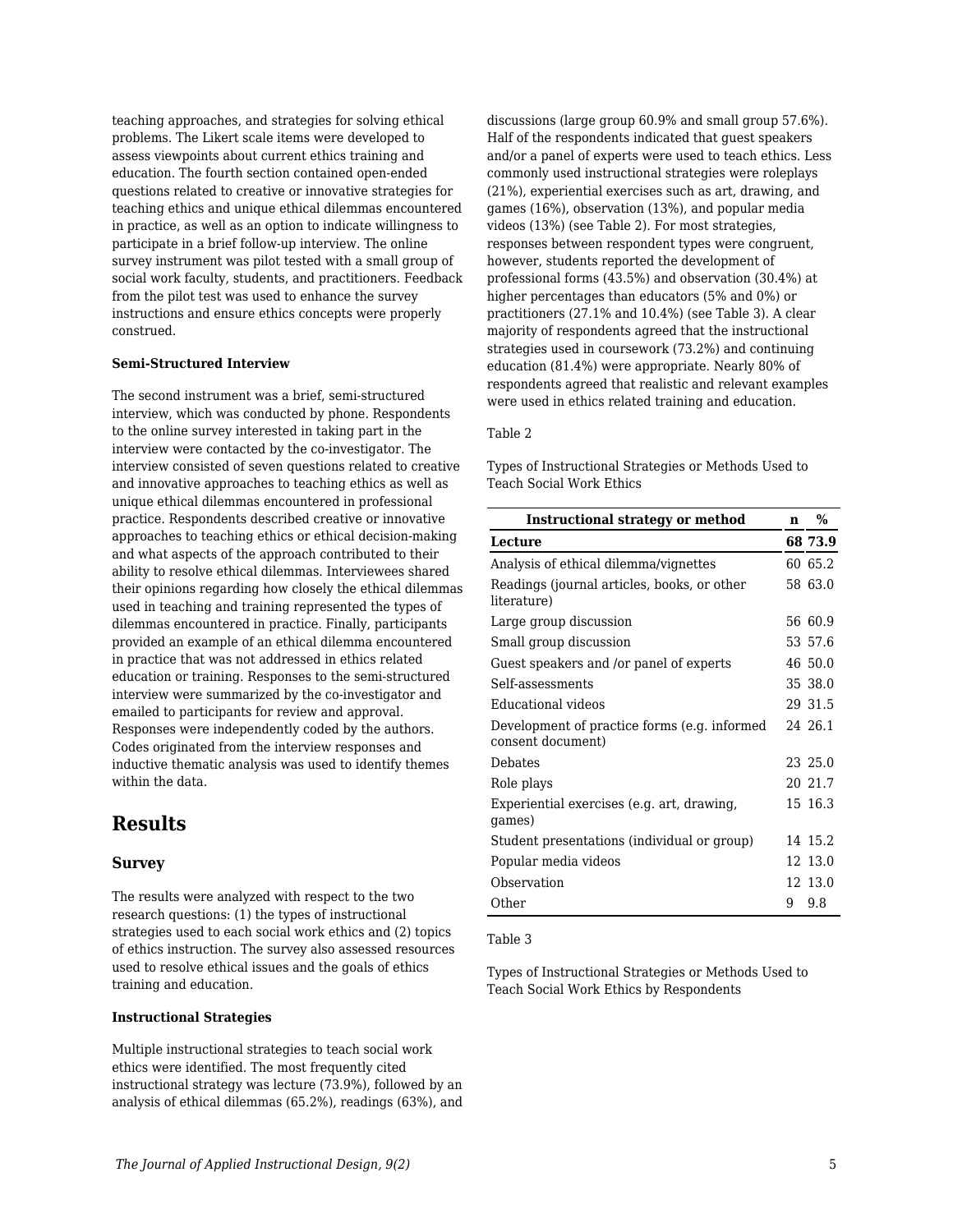| <b>Instructional</b><br>strategy by<br>respondent type     | Student |         | <b>Educator</b> | <b>Practitioner</b> |    |               |
|------------------------------------------------------------|---------|---------|-----------------|---------------------|----|---------------|
|                                                            | n       | $\%$    | n               | $\frac{0}{0}$       | n  | $\frac{0}{0}$ |
| Lecture                                                    | 19      | 82.6    | 16              | 80.0                | 33 | 68.7          |
| Analysis of ethical<br>dilemma/vignettes                   | 15      | 65.2    | 11              | 55.0                | 33 | 68.7          |
| Readings (journal<br>articles, books,<br>other literature) | 16      | 69.5    | 14              | 70.0                | 28 | 58.3          |
| Large group<br>discussion                                  |         | 14 60.9 | 12              | 60.0                | 30 | 62.5          |
| Small group<br>discussion                                  |         | 14 60.9 | 12              | 60.0                | 27 | 56.2          |
| Guest speakers<br>and /or panel of<br>experts              |         | 13 56.5 | 7               | 35.0                | 26 | 54.2          |
| Self-assessments                                           | 11      | 47.8    | 5               | 25.0                | 19 | 39.6          |
| <b>Educational</b> videos                                  | 9       | 39.1    | $\overline{2}$  | 10.0                | 18 | 37.5          |
| Development of<br>practice forms                           | 10      | 43.5    | 1               | 5.0                 | 13 | 27.1          |
| <b>Debates</b>                                             | 8       | 34.7    | 4               | 20.0                | 11 | 22.9          |
| Role plays                                                 | 5       | 21.7    | 3               | 15.0                | 12 | 25.0          |
| Experiential<br>exercises (e.g. art,<br>drawing, games)    | 7       | 30.4    | 3               | 15.0                | 5  | 10.4          |
| Student<br>presentations<br>(individual or<br>group)       | 6       | 26.1    | 0               | 0.0                 | 8  | 16.7          |
| Popular media<br>videos                                    | 4       | 17.4    | 1               | 5.0                 | 7  | 14.6          |
| Observation                                                | 7       | 30.4    | 0               | 0.0                 | 5  | 10.4          |
| Other                                                      | 5       | 21.7    | $\theta$        | 0.0                 | 5  | 10.4          |

#### **Innovative Teaching Approaches**

The most frequently identified innovative teaching approach was the use of scenarios/case examples/vignettes. Less frequently used approaches included roleplaying, discussion, games, lecture, and art. Experiential activities, which involved respondents interacting with one another, were also noted. One respondent stated: "*He used the game of Jeopardy as a learning tool. [The] team competed and answered questions and scenarios about ethical principles*" (participant survey response). Another described the use of: "*slow motion role play in which we and a partner spoke to a 'client' and had the instructor pointing out things we did correctly or that needed improvement*" (participant survey response, n.d.). Another respondent described an activity where: "*participants stood in a line ranging from agree to disagree with various scenarios that were presented*" (participant survey response).

#### **Topics in Ethics Related Training and Education**

Respondents overwhelmingly noted that ethics instruction addressed broad topics including ethical standards (90%) as well as ethical principles and values (89%). A majority noted instruction related to legal and regulatory issues (67%), ethical decision-making models (51%), and malpractice and professional liability (51%). Overall, fewer noted ethics training related to professional licensing requirements (43%), although students reported a higher percentage (59.1%).

Regarding specific ethical standards, over 88% indicated that boundaries and/or dual relationships, as well as confidentiality and privacy, were addressed. Other frequently addressed topics included sexual relationships with clients (83%), duty to warn (78%), conflicts of interest (77%), cultural competence (76%), giving and receiving gifts (76%), competence (73%), and termination of services (73%). Conversely, topics covered less regularly included private conduct (42%), technology in social work practice (40%), commitments to employers (35%), and solicitation of clients (29%) (see Table 4).

#### Table 4

Topics in Ethics-Related Training and Education

| <b>Topic</b>                                | n   | $\%$ |
|---------------------------------------------|-----|------|
| <b>Boundaries and/or dual relationships</b> | 78  | 88.6 |
| Confidentiality and privacy                 | 78  | 88.6 |
| Sexual relationships with clients           | 73  | 92.9 |
| Duty to warn                                | 69  | 78.4 |
| Conflicts of interest                       | 68  | 77.3 |
| Giving and/or receiving gifts               | 67  | 76.1 |
| Cultural competence                         | 67  | 76.1 |
| Termination of services                     | 64  | 72.7 |
| Competence                                  | 64  | 72.7 |
| Physical contact with clients               | 61  | 69.3 |
| Personal versus professional values         | 60  | 68.2 |
| Attraction to clients                       | 60  | 68.2 |
| Access to client records                    | 59  | 67.1 |
| Integrity of the profession                 | 58  | 65.9 |
| Unethical conduct of colleagues             | 55  | 62.5 |
| Supervision and training                    | 54  | 61.4 |
| Impairment or incompetence of colleagues    | 49  | 55.7 |
| Bartering for services                      | 48  | 54.5 |
| Evaluation and research                     | 48  | 54.5 |
| Referral for services                       | 44  | 50.0 |
| Use of social media                         | 42. | 47.7 |
| Payment for services                        | 42  | 47.7 |
| Social and political action                 | 40  | 45.4 |
| Private conduct                             | 37  | 42.0 |
| Technology in social work practice          | 35  | 39.8 |
| Commitment to employers                     | 31  | 35.2 |
| Solicitation of clients                     | 26  | 29.5 |
| Other                                       | 2   | 2.3  |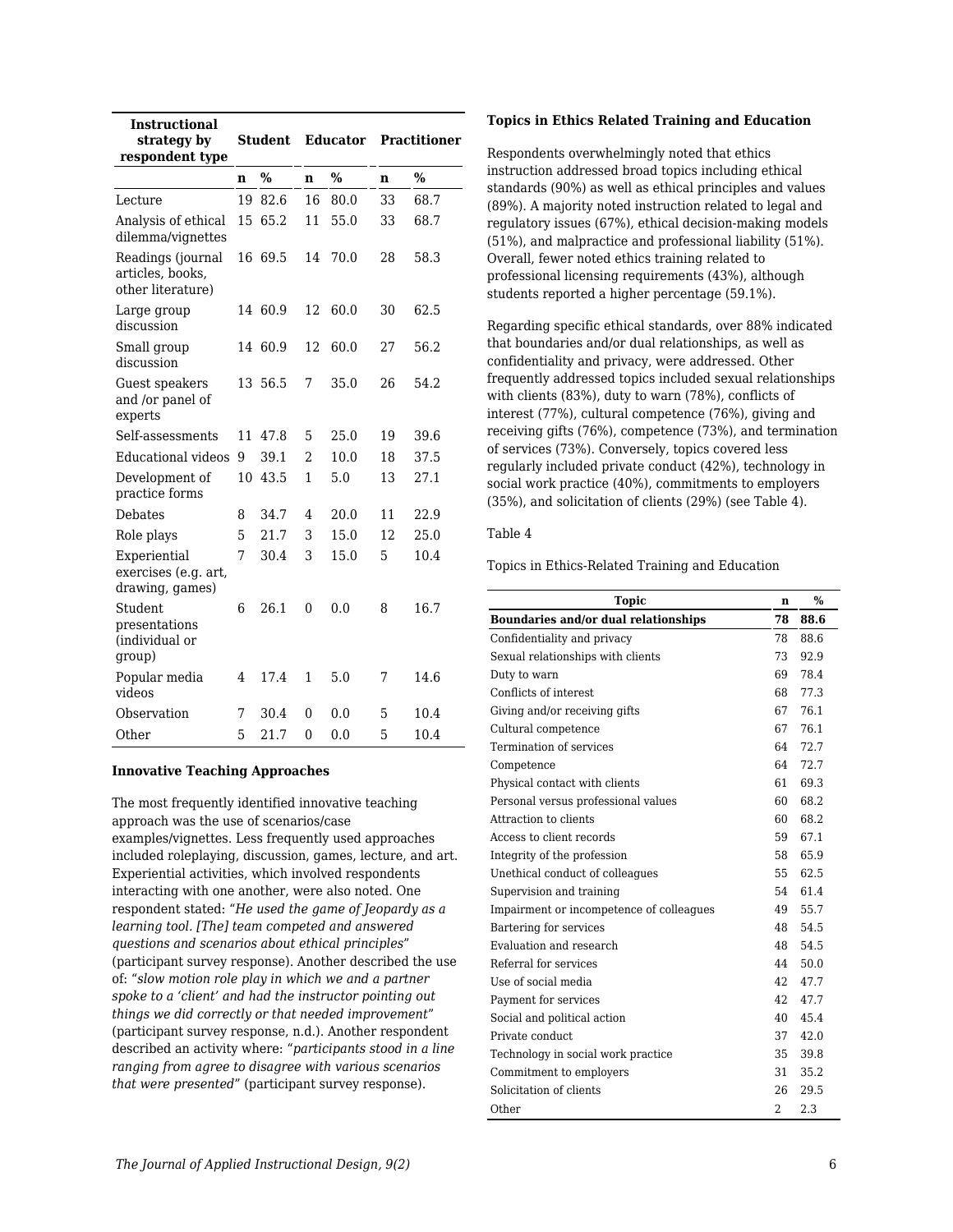Student ratings differed from educators and practitioners on several topics. Students noted private conduct was addressed more frequently (72.7%) as compared to educators (26.3%) and practitioners (34.7%). Likewise, students noted the use of social media (86.3%) as a topic more frequently than educators (21.0%) and practitioners (41.3%). Technology in social work practice was rated at a higher percentage by students (68.2%) as compared to educators (15.8%) and practitioners (36.9%) as well (see Table 5).

#### Table 5

Topics in Ethics-Related Training by Respondents

| Topic by respondent type                    | <b>Student</b> |         | <b>Educator</b> |      | <b>Practitioner</b> |      |
|---------------------------------------------|----------------|---------|-----------------|------|---------------------|------|
|                                             | n              | %       | n               | %    | n                   | $\%$ |
| Boundaries and/or dual<br>relationships     | 21             | 95.4    | 15              | 78.9 | 42                  | 91.3 |
| Confidentiality and privacy                 |                | 20 90.9 | 17              | 89.4 | 41                  | 89.1 |
| Sexual relationships with<br>clients        | 20             | 90.9    | 15              | 78.9 | 38                  | 82.6 |
| Duty to warn                                | 16             | 72.7    | 17              | 89.4 | 36                  | 78.2 |
| Conflicts of interest                       | 19             | 86.3    | 11              | 57.9 | 38                  | 82.6 |
| Giving and/or receiving gifts               | 19             | 86.3    | 12              | 63.1 | 36                  | 78.2 |
| Cultural competence                         | 20             | 90.9    | 12              | 63.1 | 35                  | 76.1 |
| Termination of services                     | 18             | 81.8    | 10              | 52.6 | 36                  | 78.2 |
| Competence                                  | 19             | 86.3    | 12              | 63.1 | 33                  | 71.7 |
| Physical contact with clients               | 19             | 86.3    | 10              | 52.6 | 32                  | 69.5 |
| Personal versus professional<br>values      | 18             | 81.8    | 11              | 57.9 | 30                  | 65.2 |
| Attraction to clients                       | 17             | 77.2    | 11              | 57.9 | 32                  | 69.5 |
| Access to client records                    | 18             | 81.8    | 13              | 68.4 | 28                  | 60.8 |
| Integrity of the profession                 | 20             | 90.9    | 11              | 57.9 | 27                  | 58.7 |
| Unethical conduct of<br>colleagues          | 16             | 72.7    | 10              | 52.6 | 29                  | 63.0 |
| Supervision and training                    | 17             | 77.2    | 7               | 36.8 | 30                  | 65.2 |
| Impairment or incompetence<br>of colleagues | 17             | 77.2    | 6               | 31.5 | 26                  | 56.5 |
| Bartering for services                      |                | 14 63.6 | 8               | 42.1 | 26                  | 56.5 |
| Evaluation and research                     | 16             | 72.7    | 5               | 26.3 | 27                  | 58.7 |
| Referral for services                       | 14             | 63.6    | 4               | 21.0 | 26                  | 56.5 |
| Use of social media                         | 19             | 86.3    | 4               | 21.0 | 19                  | 41.3 |
| Payment for services                        | 17             | 77.2    | 5               | 26.3 | 20                  | 43.4 |
| Social and political action                 | 15             | 68.1    | 4               | 21.0 | 21                  | 45.6 |
| Private conduct                             | 16             | 72.7    | 5               | 26.3 | 16                  | 34.7 |
| Technology in social work<br>practice       | 15             | 68.1    | 3               | 15.8 | 17                  | 36.9 |
| Commitment to employers                     | 13             | 59.1    | 4               | 21.0 | 14                  | 30.4 |
| Solicitation of clients                     | 9              | 40.9    | 3               | 15.8 | 14                  | 30.4 |
| Other                                       | 1              | 4.5     | $\Omega$        | 0.0  | 1                   | 2.1  |

#### **Compelling or Memorable Topics**

In addition to a prescribed list of ethical topics, respondents freely noted the most compelling or memorable ethics related topic addressed in their social work education. The most frequently identified topics included boundaries, confidentiality, self-determination,

and cultural competency. Also cited more than once were topics such as supervision, end of life, ethical decisionmaking, code of ethics, social media and technology, and issues related to transference and countertransference. Some of the more unique topics included institutional racism, money, whistleblowing, and the sexuality of clients.

#### **Topics Not Addressed in Training or Education**

To identify gaps between training and professional practice, respondents described ethical dilemmas and topics encountered in practice but not covered in training or education. As expected, responses to these questions reflected a wide range of complex situations. Common elements from the responses were identified and categorized into four key areas: (1) client related practice, (2) practitioner related issues, (3) challenges with employers and colleagues, and (4) commitments to the profession and broader society.

#### **Client Related Practice**

Respondents noted many complex client related situations such as suspected foul play by the spouse of a client who committed suicide, a client in an inpatient psychiatric unit seeking an abortion, and ensuring selfdetermination of a non-English speaking refugee slave. Other client related examples included gift giving, end of life care for pediatric patients, diagnosing, and confidentiality.

#### **Practitioner Related Issues**

Social media and technology were cited frequently by respondents as not being addressed in training or education. In addition, respondent's highlighted issues associated to self-care, personal versus professional boundaries, being in recovery, setting fees, private conduct, and practice skills.

#### **Challenges with Employers and Colleagues**

The most frequently noted responses fell into this category. Challenges with employers included a lack of training in dealing with impaired colleagues, responding to a supervisor who asks you to do something unethical, working in interdisciplinary groups, and agencies wanting practitioners to provide services without proper training or resources. One respondent put it this way: "*keep the job or go with the flow*" (participant survey response). Challenges with colleagues included dishonesty and deceit of a colleague, avoiding confronting colleagues' unethical behavior, and alleged negligent supervision. One respondent stated: "*more discussion of the professional challenges of doing what is ethically correct even when that decision goes against one's boss or agency*" (participant survey response).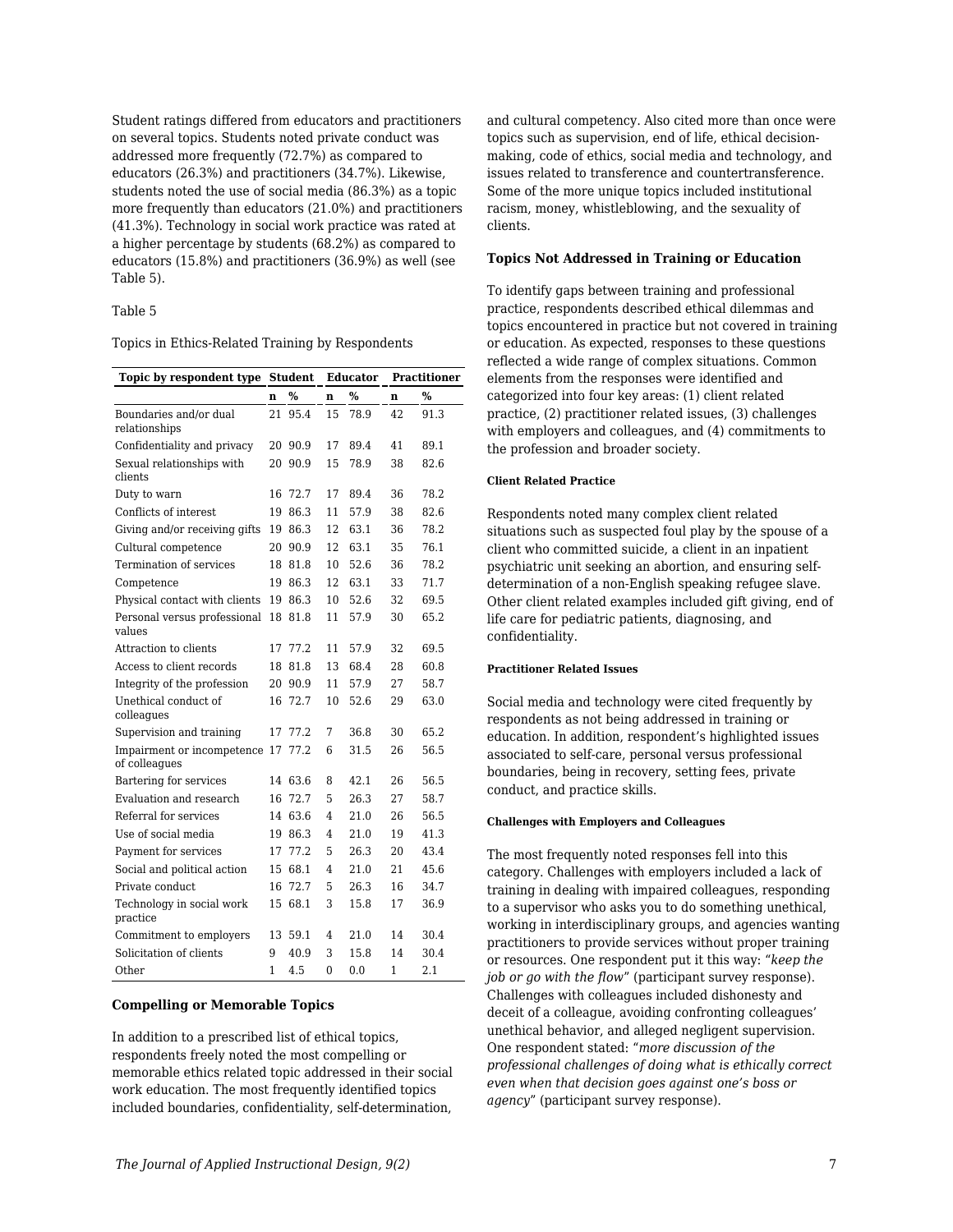#### **Commitments to the Profession and Broader Society**

Finally, respondents noted a lack of training related to obligations to engage in social action and advocacy as well as obligations to serve vulnerable populations. Additionally, respondents listed issues related to the implications of racism, sexism, heterosexism, and how to respond to current events occurring in the community, nation, and world.

### **Characteristics of Ethics Related Training and Education**

Most respondents (92.4%) indicated that social work ethics content was infused throughout their social work curriculum, although 25% also indicated that ethics was taught as a discrete (standalone) course during their social work education. Over 76% of respondents attended an average of 5.5 hours of ethics related professional development or continuing education within the past 12 months.

#### **Ethics Content and Preparation for Practice**

Likert scale questions revealed respondents' perceptions about ethics related training and education. Almost all respondents agreed that they could identify an ethical situation when confronted with one (97.7%). Likewise, respondents agreed that social work ethics coursework and continuing education was relevant to their professional practice (88%). Far fewer agreed whether ethics education should focus primarily on the NASW Code of Ethics (59.7%) or ethical decision-making models (60.4%).

#### **Resources Used to Resolve Ethical Issues**

Respondents identified the top three resources that were most helpful in resolving ethical issues. The NASW Code of Ethics (76%) and consultation/supervision (74%) were the most frequently cited resources used to resolve ethics related issues, although educators relied more heavily on the NASW Code (90%) as compared to students (78.2%) and practitioners (69.5%). Moreover, practitioners noted the use of consultation/supervision more frequently (78.2%) as compared to educators (75%) and students (65.2%). Less frequently used resources included previous training and/or education (37%), ethical decision-making models (22%), and books/journal articles (12%). Educators relied on previous training (55%) more so than practitioners (34.8%) and students (30.4%) (see Tables 6 and 7).

#### Table 6

Top 3 Resources Used That are Most Helpful When Resolving Ethical Dilemmas

| Resource                                                | n | $\%$    |
|---------------------------------------------------------|---|---------|
| <b>NASW Code of Ethics</b>                              |   | 69 76.6 |
| Consultation or supervision                             |   | 67 74.4 |
| Previous training and/or education                      |   | 34 37.7 |
| Prior experience with a similar ethical dilemma 23 25.5 |   |         |
| Ethical decision making models                          |   | 20 22.2 |
| NASW (state or national)                                |   | 18 20.0 |
| Ethics committee (agency)                               |   | 15 16.6 |
| Books or journal articles                               |   | 11 12.2 |
| Intuition                                               |   | 11 12 2 |

#### Table 7

Top 3 Resources That are Most Helpful When Resolving Ethical Dilemmas by Respondent Type

| <b>Top 3 resources</b><br>used by<br>respondent type  |          | <b>Student</b> | <b>Educator</b> |      | <b>Practitioner</b> |               |  |
|-------------------------------------------------------|----------|----------------|-----------------|------|---------------------|---------------|--|
|                                                       | n        | %              | n               | $\%$ | $\mathbf n$         | $\frac{0}{0}$ |  |
| NASW Code of<br>Ethics                                |          | 18 78.2        | 18              | 90.0 | 32                  | 69.5          |  |
| Consultation or<br>supervision                        |          | 15 65.2        | 15              | 75.0 | 36                  | 78.2          |  |
| Previous training<br>and/or education                 | 7        | 30.4           | 11              | 55.0 | 16                  | 34.7          |  |
| Prior experience<br>with a similar<br>ethical dilemma | 8        | 34.7           | 8               | 30.0 | 9                   | 19.5          |  |
| Ethical decision<br>making models                     | 3        | 13.0           | 4               | 20.0 | 13                  | 28.2          |  |
| NASW (state or<br>national)                           | 5        | 21.7           | 1               | 5.0  | 12                  | 26.1          |  |
| Ethics committee<br>(agency)                          | 4        | 17.4           | 1               | 5.0  | 10                  | 21.7          |  |
| Books or journal<br>articles                          | 6        | 26.1           | 3               | 15.0 | 2                   | 4.3           |  |
| Intuition                                             | 3        | 13.0           | 0               | 0.0  | 7                   | 15.2          |  |
| Malpractice<br>carrier                                | $\theta$ | 0.0            | 0               | 0.0  | 0                   | 0.0           |  |

Most respondents agreed that ethics related training prepared them to address ethical challenges in practice (93.1%). Likewise, the clear majority of respondents indicated they felt both confident (90%) and competent (93%) in their ability to resolve ethics related issues and dilemmas in practice. Responses varied regarding the specific techniques or approaches used to solve dilemmas. Most respondents agreed they thoroughly evaluated options before taking action (96.5%), mentally rehearsed what-if scenarios (88.5%), and generated arguments for and against each decision (83.9%), but far fewer respondents used decision-making tools to solve ethical dilemmas (30.2%).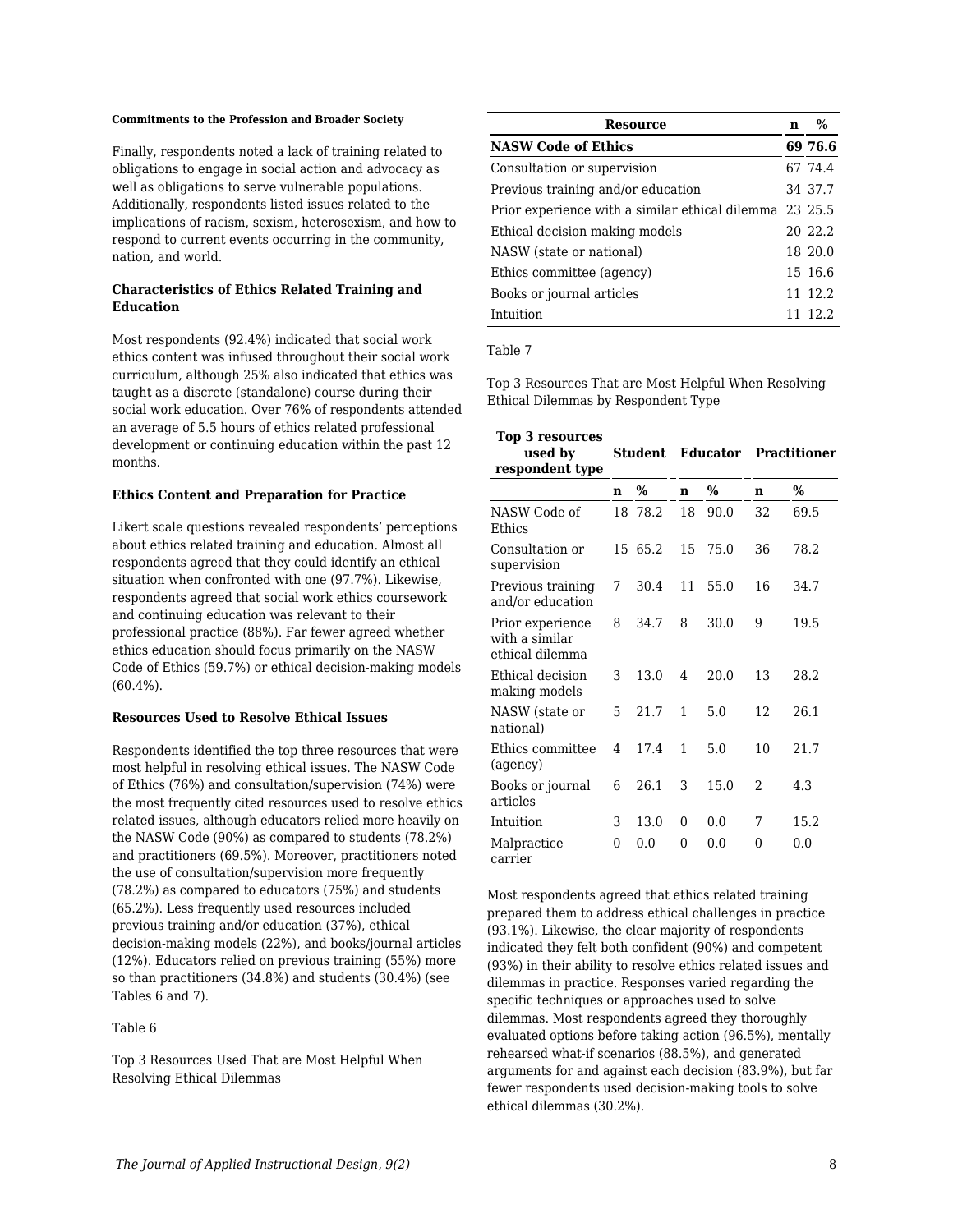### **Interviews**

Fifteen individual interviews were conducted by the coinvestigator to further understand respondent's experiences with ethics related education and training. The co-investigator conducted the interviews after respondents completed the online survey. Responses to the interview questions were transcribed and coded. Several themes emerged related to the instructional strategies as well as the types of ethical dilemmas encountered in practice.

#### **Instructional Strategies**

Regarding creative or innovative instructional approaches in ethics training or education, one third of respondents stated that no creative or innovative strategies were used, as reflected in this typical response "*Can't describe one. No creative approach"* (Participant 1, Interview). However, when respondents were able to identify creative approaches, almost half identified the use of vignettes or scenarios which incorporated discussion elements. One respondent stated: "*I like specific case examples that might mirror what we face in practice. Talk about possible solutions and having someone with experience to explain what they would do"* (Participant 2, Interview). Two respondents noted the use of role-plays such as "*some form of role-playing, where we talk about initial reactions and then we get to unpack it and discuss what it really looked like. Identifying the roadblocks you would run into*" (Participant 3, Interview). Two respondents identified more unique approaches such as games/competition and experiential activities. One respondent recounted a "*game of ethics Jeopardy*" (Participant 4, Interview) that was used as an activity in the afternoon session to reinforce the didactic portion of the training from the morning. Another respondent detailed an "*experiential art therapy technique*" (Participant 5, Interview) which included reviewing ethical standards and presenting cases, along with an expressive art project and creating an ethics board game to take with them from the training.

#### **Ethics Related Topics**

Interviewees identified specific ethics related topics that were not addressed in training or education. Most topics were client related and reflected the complexity of social work practice. While common topics such as documentation, boundaries, and confidentiality were noted, the specific situation in which the conflict arose was quite exceptional. For example, one respondent reflected on an instructor who asked whether it was "*ever okay to be in bed with a client*" and then recounted an experience with an 87-year-old hospice patient who requested the social worker to "*get into the hospital bed and hold her*" (Participant 6, Interview). Regarding documentation, one respondent said: "*Many ethical*

*dilemmas regarding documentation. How much is enough and too much? Are you helping or hindering by labeling?*" (Participant 7, Interview).

Participants also identified topics such as working with attorneys and the court system, insurance and billing, eligibility for services, money and client care, and impaired colleagues. The most complex scenarios reflected the intersection of multiple ethical standards such as conflicts between personal and professional values related to religion and faith, interpersonal relationships with colleagues and supervisees, and interdisciplinary work with professionals from other disciplines such as doctors, nurses, probation officers, and other helping professionals.

#### **Resolving Ethical Dilemmas**

When asked how the teaching approaches contributed to their ability to resolve ethical dilemmas, interviewees noted the value of engaging in discussion and hearing alternative viewpoints. One interviewee stated: "*I enjoy thinking about different sides of things. Helpful because you have to be able to look at different sides to come to a solution. Even if you end up going with the original decision, you at least looked at the other side. I'm proud to bring up other things or ways of looking at situations*" (Participant 8, Interview). Additionally, interviewees reiterated that teaching approaches which reinforced critical thinking and used examples which were connected to previous experience prepared social workers for practice and contributed to their ability to resolve ethical dilemmas.

## **Discussion**

To prepare practitioners for ethical practice, sound instructional strategies and relevant ethics topics must be addressed during coursework and continuing education. Overall, the results of this exploratory study illustrate that the vast majority of social work students, practitioners, and faculty respondents believed that ethics related coursework and continuing education were relevant to their professional practice. Likewise, respondents were confident in their ability to identify and resolve ethics related issues in practice. Despite this confidence, however, several inconsistencies regarding instructional practices and topics of instruction were noted.

### **Instructional Strategies**

Two of the top three instructional strategies used to teach social work ethics were passive strategies (lectures: *n* = 68; readings:  $n = 58$ ). In fact, when asked specifically whether respondents had ever participated in a class or training where a creative or innovative instructional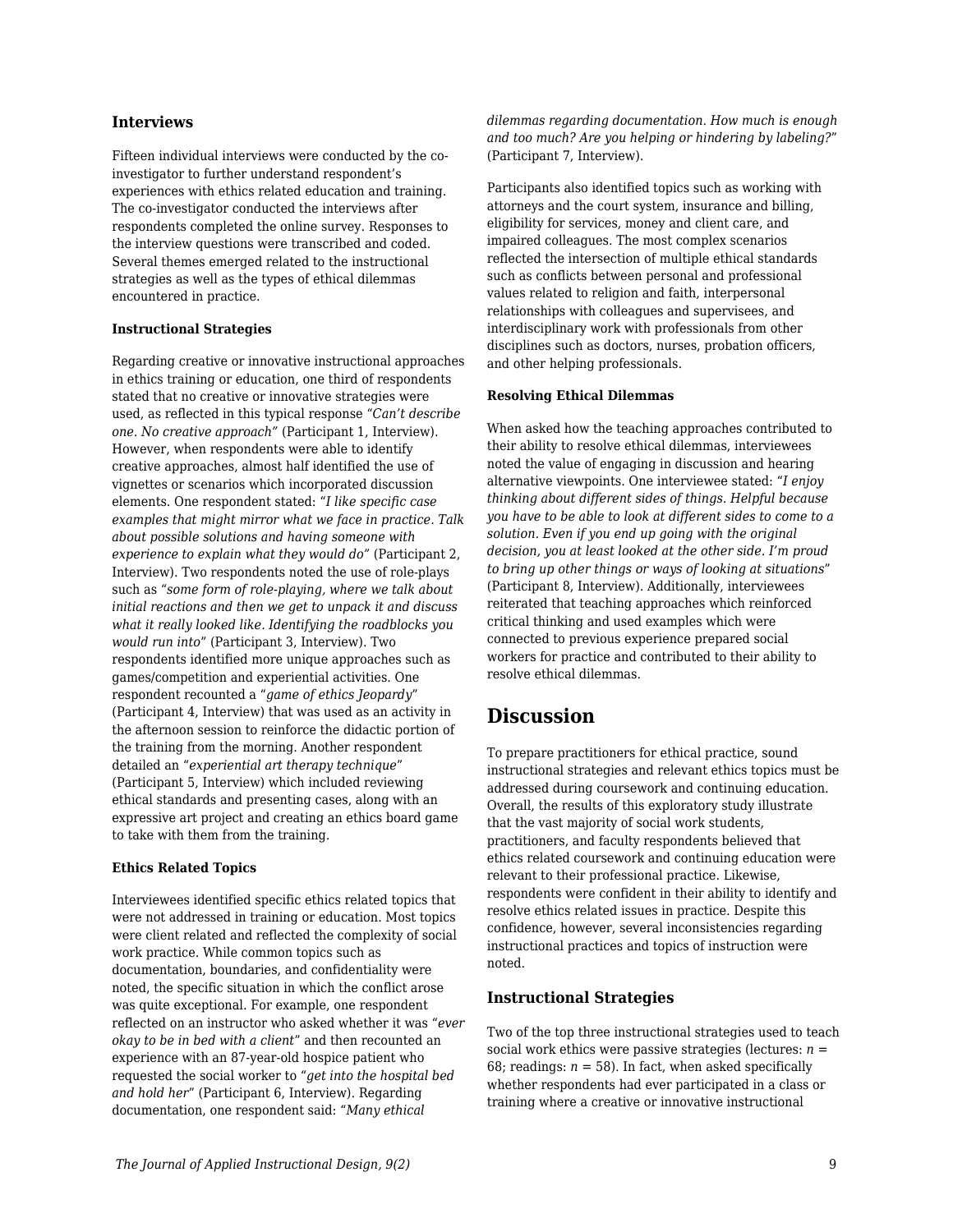strategy was used almost 69% said they had not. One respondent stated: "*Off the top of my head, I can't think of one. That's one of the biggest struggles attending ethics trainings, new information may be presented, but I've not attended one that was innovative or provided a new way of learning about it. Typically, a decision making model is presented and here's how to use it. Nothing super creative, not innovative*" (Participant 9, Interview).

Experiential exercises  $(n = 15)$ , which incorporate active learning, were identified as unique or innovative approaches to teaching ethics or ethical decision-making. One respondent stated: "*You had people line up along a continuum from agree to disagree and then move your position along the continuum as new information was given*" (Participant 6, Interview). Another respondent noted: "*I created an experiential art therapy technique. It was an expressive use of your ethical self and participants had to do an expressive art project. The group also created an ethics board game to use if they had to teach other about ethics. Each person left the training with a game for the organization*" (Participant 5, Interview). These innovative approaches to teaching ethics departed from the typical "tell me about ethics" lecture style by implementing active learning strategies.

## **Ethics Related Topics**

Ethics related education and training addressed a multitude of topics, however the most frequently cited topics related to work with clients. A variety of instructional approaches are being used to teach social work ethics however, the results are inconsistent with the social work literature. Vignettes and case studies are common activities used to teach ethics (Dodd & Jansson, 2004; Fossen et al., 2014; McCormick et al., 2014; Ringel & Mishna, 2007), yet this survey found that lectures were the most common method of ethics instruction. Noninteractive instructional methods such as the use of lectures and readings were found to be used quite frequently in this study, which supports the opinions of several respondents regarding the lack of creativity in teaching methods. If ethics education is meant to prepare students and practitioners for ethical practice, then the strategies used to teach ethics should aid in this endeavor, yet only a small minority of respondents (37%) indicated that previous training or education was used as a resource for resolving ethical dilemmas. Likewise, the social work literature focuses on the use of conceptual or theoretical models to teach ethical decision-making (Congress, 2000; Castro-Atwater & Hohnbaum, 2015; Fossen et al., 2014) but only 22% of the respondents in this study actually used ethical decision making models when resolving ethical dilemmas.

In open-ended survey responses and follow-up interviews, participants identified the importance of reviewing cases

and then discussing them as a group. This type of debriefing encourages learners to consider multiple perspectives and evaluate their position on an ethical issue. Similarly, respondents valued the opportunity to talk through an ethical dilemma. Using a think-aloud strategy illustrates different problem-solving approaches among learners and provides novice learners with useful steps for solving complex problems. The use of debriefing and think-aloud strategies provides social workers with valuable feedback while completing ethics activities and encourages the exploration of alternative viewpoints. Faculty and instructors should consider incorporating these strategies in ethics related training and education.

The results from this study and the literature concur that ethics instruction focuses predominantly on client related topics such as boundary issues, confidentiality, sexual relationships with clients, and duty to warn. Equally as important, but not addressed as frequently are topics related to practitioner competence, impaired colleagues, commitments to employers, and political/social action. Likewise, the use of technology and social media is proliferating in personal and professional settings yet ethical standards for guiding social workers is only beginning to emerge. Ethics instruction should be broadened to address relevant, contemporary topics.

As this study highlights, there appears to be a disconnect between the types of instructional strategies used in ethics education (lecture and readings) and what practitioners value in practice (scenarios and discussion to uncover alternative viewpoints). Moreover, the topics most commonly addressed in ethics related education are not reflective of the complex situations social workers encounter in the field or more contemporary topics that are emerging in practice. These findings inform the development and delivery of ethics related education and training in multiple ways.

## **Implications**

Often, in social work education, faculty and instructors provide ethics related information via lecture and readings. Standards from the NASW Code of Ethics may be reviewed in addition to an ethical decision making model to assist with analyzing a case example. While this approach to teaching ethics likely resonates with most social workers, it is unclear whether this instructional approach provides social workers with the skills and knowledge needed to resolve ethical dilemmas in practice. Ethics instruction should include a variety of proven instructional strategies such as the analysis of ethical dilemmas, group discussion, and role-plays. Furthermore, the variety of ethics related topics should move beyond commitments to clients and address commitments to colleagues, employers, the profession, and the broader society. Moreover, the complexity of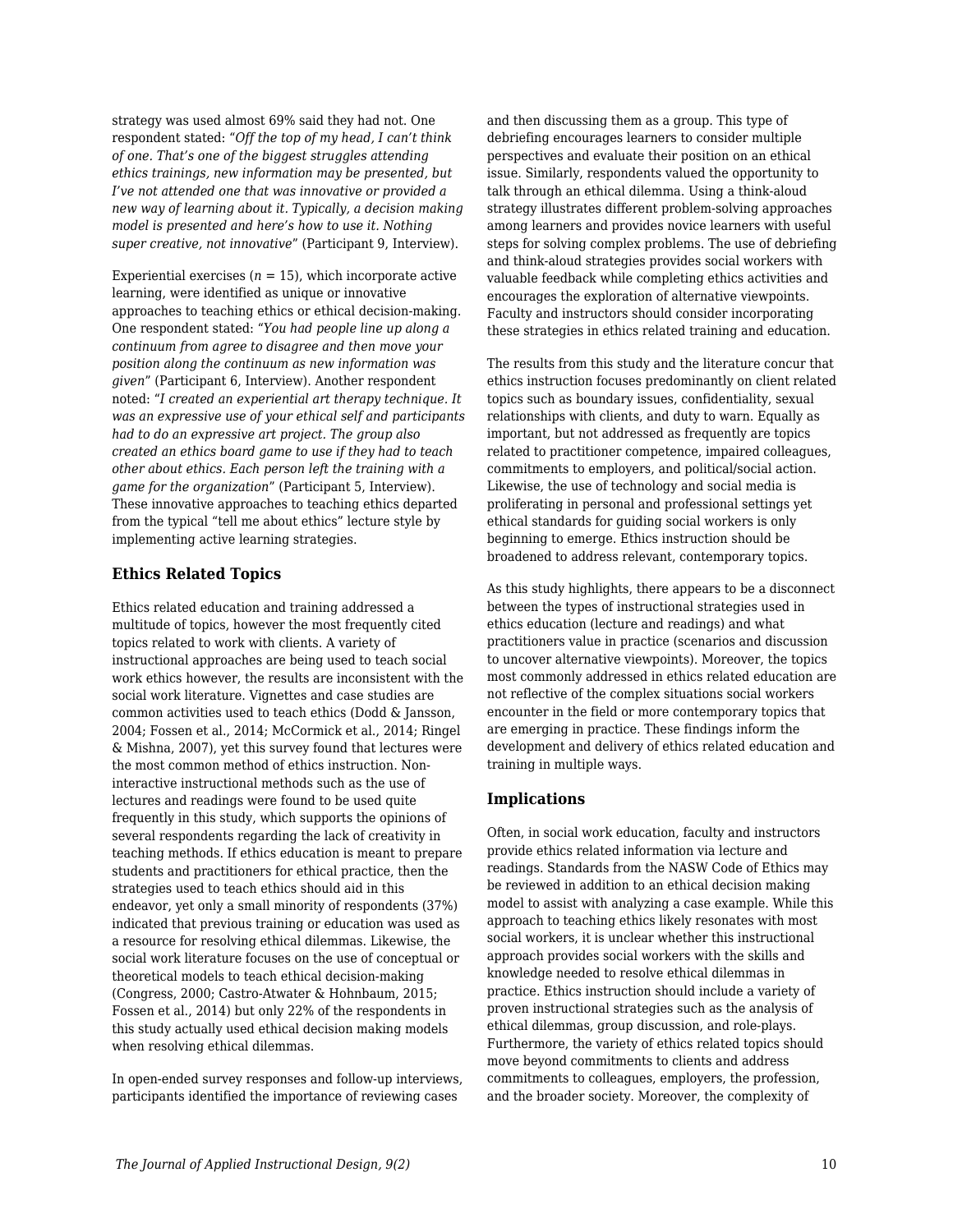ethical issues explored during instruction should reflect the nuances of contemporary practice.

Moving forward, instructors and educators teaching ethics, or including ethics related content in their courses, should review material to ensure current, complex, and relevant case examples are being used. Likewise, interactive activities such as role-playing, small group discussions, or analysis of case examples should be infused throughout the training session to provide opportunities for participants to engage with one another and reflect on their professional practice. Think aloud strategies can be used to highlight problem solving steps and aid novice learners in solving ethical dilemmas.

## **Limitations**

The results of this exploratory study provide valuable information to social work students, educators, and practitioners about ethics related instruction, although several limitations of this study must be noted. First, a new survey instrument was developed because no previously tested survey instrument was available for use in this exploratory study. Several social work students, faculty, and practitioners pretested the survey instrument before being distributed, however, no reliability measures were performed. Second, respondents were asked to recall specific information related to ethics related training that may have occurred many years ago. Thus, the precision of the data was dependent upon the accurate recall of respondent's memories, which may not be complete or precise. Another limitation included sampling bias. The survey was distributed using a NASW state chapter online newsletter and various social media sites such as LinkedIn and Facebook. The survey instrument did not ask respondents to indicate how they learned of the survey, therefore further exploration of sampling concerns would be difficult. The small sample size (*n*=112), in which respondents were predominantly female, White, and situated in one state limits the generalizability of the findings. A more representative sample of social work students, educators, and practitioners may have yielded different conclusions.

#### **Future Research**

This exploratory study investigated the types of instructional strategies being used to teach social work ethics and ethical decision-making as well as the types of ethics related topics being addressed in education and professional training. The results of this study are a beginning step to understanding the broad and multifaceted topic of ill-structured problem solving in social work education. Additional research is needed to explore various teaching strategies such as the use of think-aloud protocols to analyze how social workers resolve ethical dilemmas, the use of argumentation to

elaborate and justify solutions to ethical problems, and the use of complex case vignettes that mirror the types of ethical dilemmas encountered in practice. Likewise, more research is needed to explore the ethical decision-making process itself including the use of frameworks and models that guide the process as well as the role of personal, professional, and societal values in decision-making. Finally, additional research should be conducted regarding the advantages and disadvantages of teaching ethics as a standalone course versus ethics content being infused throughout the BSW or MSW social work educational experience.

## **Conclusion**

Social workers encounter complex situations on a daily basis and make ethical decisions that affect the lives of their clients as well as their professional careers. The ability to identify and resolve ethical dilemmas in practice is a critical aspect of social work education and training. It is imperative that the types of instructional strategies used to teach social work ethics as well as the topics covered in education and training enable social workers to engage in effective decision-making in the field. Additional research is needed to explore the effectiveness of different instructional strategies for teaching ethics and ethical decision-making. Furthermore, the complexity of ethical issues social workers confront in practice should be reflected in ethics related training and education. Ultimately, social workers must be prepared to address a wide range of ethical issues related to clients, colleagues, and professional practice. Effective and relevant ethics related instruction is necessary to prepare students and practitioners for ethical practice and the ability to resolve ethical dilemmas in complex, real life settings.

## **References**

- Boland-Prom, K., & Anderson, S. C. (2005). Teaching ethical decision making using dual relationship principles as a case example. *Journal of Social Work Education*, *41*(3), 495–510.
- Bryan, V. (2006). Moving from professionally specific ideals to the common morality: Essential content in social work ethics education. *Journal of Teaching in Social Work*, *26*(3/4), 1–17. doi: 10.1300/J067v26n03-01
- Castro-Atwater, S. A., & Hohnbaum, A-L. H. (2015). A conceptual framework of top 5 ethical lessons for the helping professions. *Education*, *135*(3), 271–278.
- Congress, E. P. (2000). What social workers should know about ethics: Understanding and resolving practice dilemmas. *Advances in Social Work*, *1*(1), 1–25.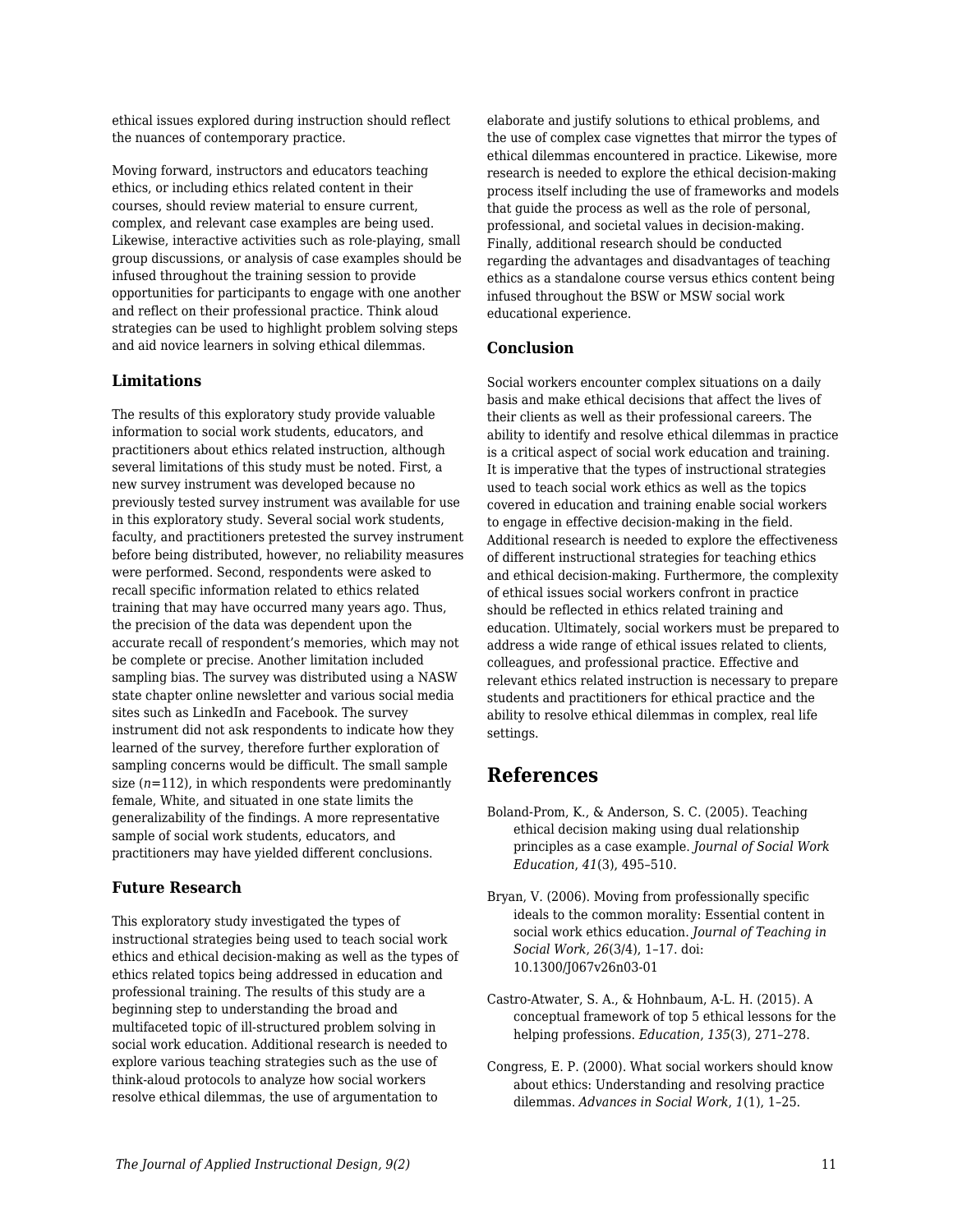Dodd, S-J. (2007). Identifying the discomfort: An examination of ethical issues encountered by MSW students during field placements. *Journal of Teaching in Social Work*, *27*(1/2), 1–19.

Dodd, S-J., & Jansson, B. (2004). Expanding the boundaries of ethics education: Preparing social workers for ethical advocacy in an organizational setting. *Journal of Social Work Education*, *40*(3), 455–465.

Edwards, B., & Addae, R. (2015). Ethical decision-making models in resolving ethical dilemmas in rural practice: Implications for social work practice and education. *Journal of Social Work Values and Ethics*, *12*(1), 88–92.

Fossen, C. M., Anderson-Meger, J. I., & Daehn Zellmer, D. A. (2014). Infusing a new ethical decision-making model throughout a BSW curriculum. *Journal of Social Work Values and Ethics*, *11*(1), 66–81.

Gough, J., & Spencer, E. (2014). Ethics in action: An exploratory survey of social worker's ethical decision making and value conflicts. *Journal of Social Work Values and Ethics*, *11*(2), 23–40.

Gray, M., & Gibbons, J. (2007). There are no answers, only choices: Teaching ethical decision making in social work. *Australian Social Work*, *60*(2), 222–238.

Groessl, J. (2015). Teaching note: Conceptualization of a contemporary social work ethics course. *Journal of Social Work Education*, *51*(4), 691–698.

Jonassen, D. H. (1997). Instructional design models for well-structured and ill-structured problem-solving learning outcomes. *Educational Technology Research* *and Development*, *45*(1), 65–94.

- Jonassen, D. H. (2011). *Learning to solve problems: A handbook for designing problem-solving learning environments*. New York: NY. Routledge.
- McCormick, A. J., Stowell-Weiss, P., Carson, J., Tebo, G. Hanson, I., & Quesada, B. (2014). Continuing education in ethical decision making using case studies from medical social work. *Social Work in Health Care*, *53*(4), 344–363.
- Osmo, R., & Landau, R. (2001). The need for explicit argumentation in ethical decision-making in social work. *Social Work Education*, *20*(4), 483–492.

Pawlukewicz, J., & Ondrus, S. (2013). Ethical dilemmas: The use of applied scenarios in the helping professions. *Journal of Social Work Values & Ethics*, *10*(1), 1–12.

Peluso, P. R. (2003). The ethical genogram: A tool for helping therapists understand their ethical decision making styles. *The Family Journal: Counseling and Therapy for Couples and Families*, *11*(3), 286–291.

Reamer, F. G. (2012, Fall). Essential ethics education in social work field instruction: A blueprint for field educators. *Field Educator: Simmons School of Social Work*, *2.2*. 1–15.

Ringel, S., & Mishna, F. (2007). Beyond avoidance and secrecy: Using students' practice to teach ethics. *Journal of Teaching in Social Work*, *27*(1/2), 251–269. doi:  $10.1300$ /J067v27n01 $\hat{l}$ ±16

Stokes, J., & Schmidt, G. (2012). Child protection decision making: A factorial analysis using case vignettes. *Social Work*, *57*(1), 83–90.